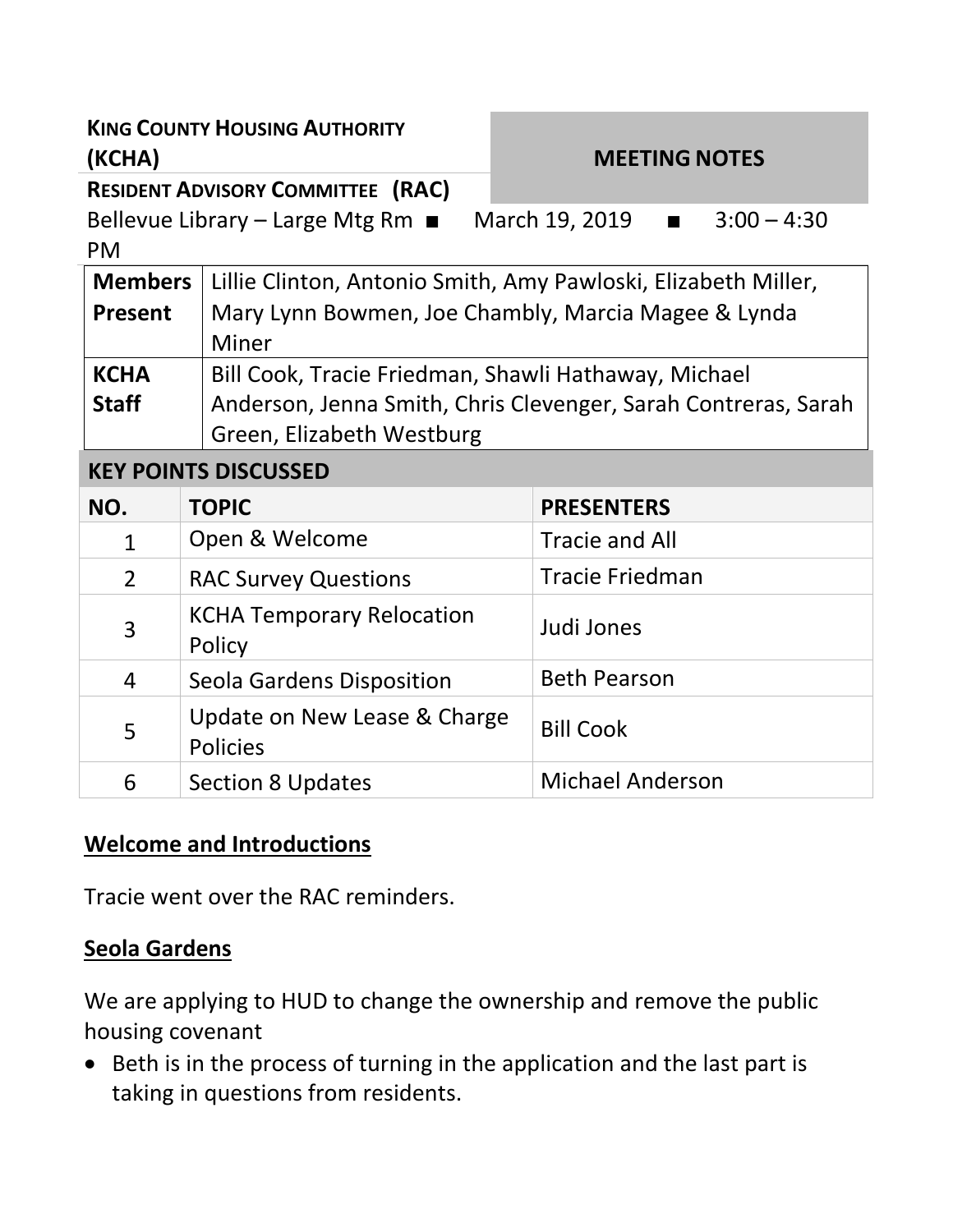• Hoping to submit the application in the next 2-3 weeks.

We have finished up Seola Gardens project (10 years).

 $\bullet$  We just sold the last home now and we are ready to release the last  $\frac{1}{2}$ acre parcel

Beth opened it up to questions. She provided her contact information

Questions/Comments/Suggestions

- Will there be any changes to the facility or programming?
	- o No changes.
- What about liability with the changes?
	- o We will have the same lease in place.

# **KCHA Temporary Relocation Policy**

Judi Jones went over the temporary relocation policy.

- It provides information such as how much notice we give residents.
- It lists what type of benefits are available to residents when a relocation is needed.
- This gives staff a guideline for providing temporary relocation.

We try to develop a relocation plan that works for that development/project and the residents.

If there are any questions after this meeting, please email Judi Jones at [judij@kcha.org.](mailto:judij@kcha.org)

#### EPC Elevator Project

Please spread the word to other residents to request a reasonable accommodation if they will need assistance during the elevator project. We have a service where we can provide help with groceries or walking the pets, etc.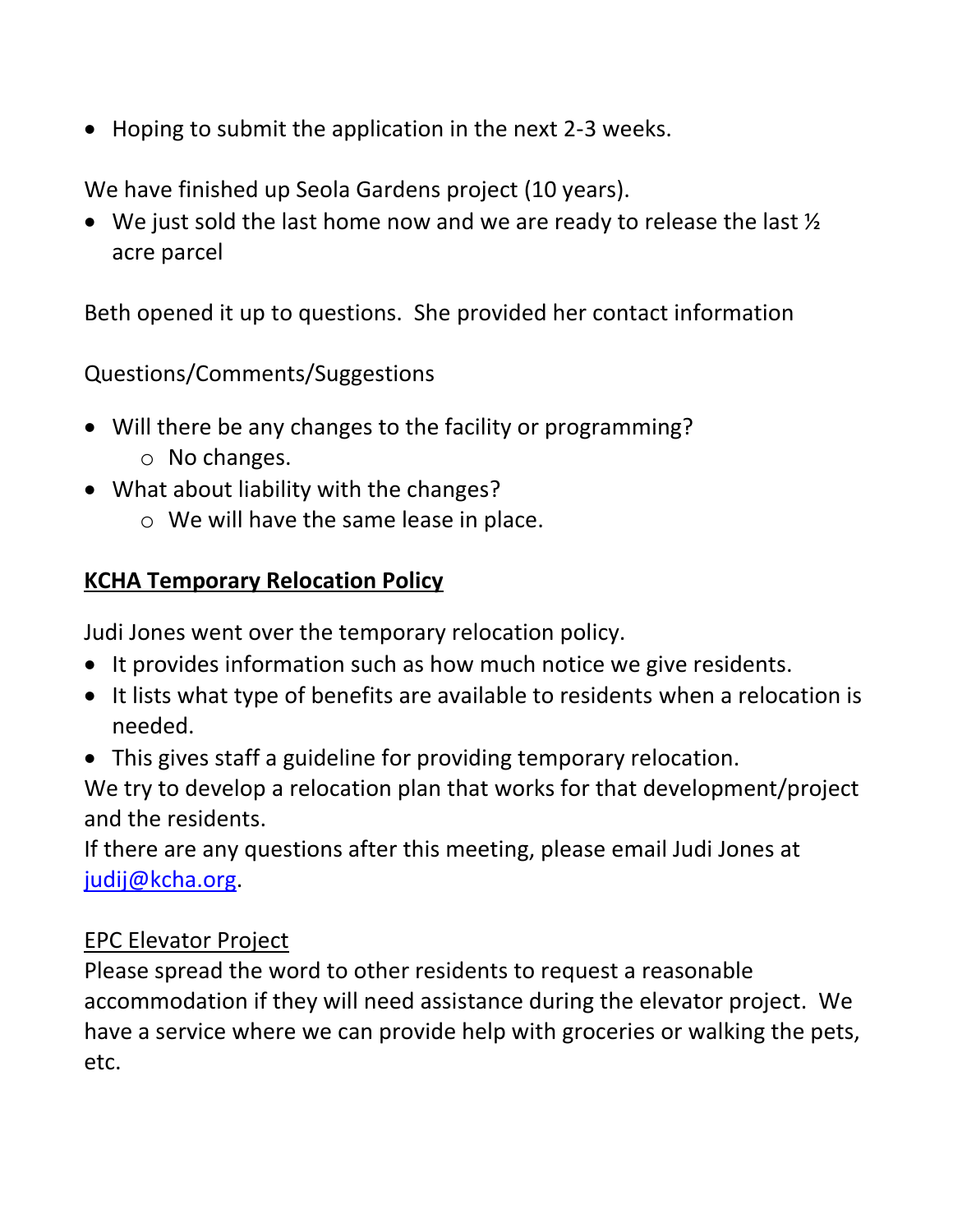# **Update on New Lease & Charge Policies**

#### New Lease Policy

Bill provided updates on the new lease policy.

- We have the final draft version of the new policy.
- There will be an advocacy group meeting where we will explain changes to the policy and we want to get their feedback. The meeting will be held at our office on April 11.
- All residents will get mailed a packet and can make comments during the public comment period.
- We hope to get final board of commissioner's approval in June.
- Once it is approved, it will go into effect immediately.

# New Maintenance Charge Policy

Bill passed out a maintenance charge chart – under current policy (left) and new policy (right)

Current policy we charge on the labor.

- We are charged a mechanic rate if a mechanic does the work. New policy charges on the position that would usually do the work.
- We are charged the rate of who should be doing the work, even if a mechanic does the work. We are not charged the mechanic rate.

We are taking the pro-rate out that would calculate the years left on a carpet and will only charge for the section that needs to be replaced.

# Questions/Comments/Suggestions

- *Will we be charged for something like taking gaskets off?*
	- o *You will not be charged for something that is wear and tear. If you moved out and there was damage, there would be a charge for that.*
- *How and when will the new lease be applied to residents?*
	- o *We may just have people sign the new lease when their lease expires.*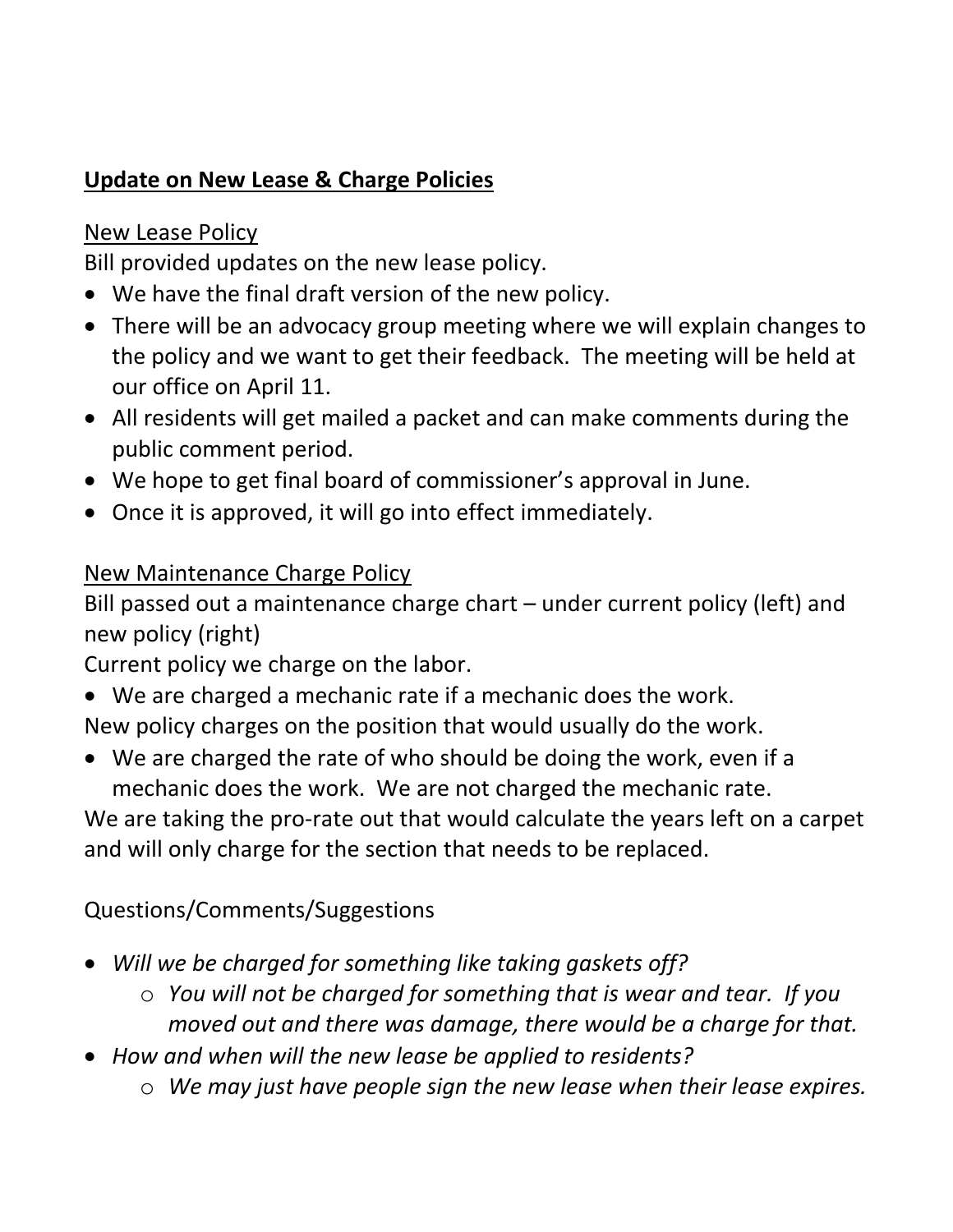- *How do I know when my lease will expire?*
	- o *That information will be on your recertification or update paperwork.*
- *Has anything changed in the policy about smoking marijuana indoors/outdoors?*
	- o *Smoking is addressed in the lease. If they are smoking within 25 feet of a window or building, let your property manager know. If it is outside of 25 feet, you can call the local law enforcement.*

# **Section 8 Updates**

If anyone is concerned about the government shutdown, please take a look at our website. We post updates there regularly. KCHA employees were never concerned about being laid off or operations halting. Next years budget is well secured.

#### **RAC Survey Questions**

Please feel free to send additional suggestions/comments to Tracie before the end of the month with either your name or you can list yourself as anonymous. Her email address is [tracief@kcha.org.](mailto:tracief@kcha.org)

#### RAC Participation Survey Answers

- 1. Why do you participate in the Resident Advisory Committee?
- Help solve housing crisis
- Input on what you don't understand/agree
- Find out how it works (housing/federal)
- Different perspectives
- Know how system works
- Find more info
- Keep current on info  $\rightarrow$  it's challenging
- Be a part of making a difference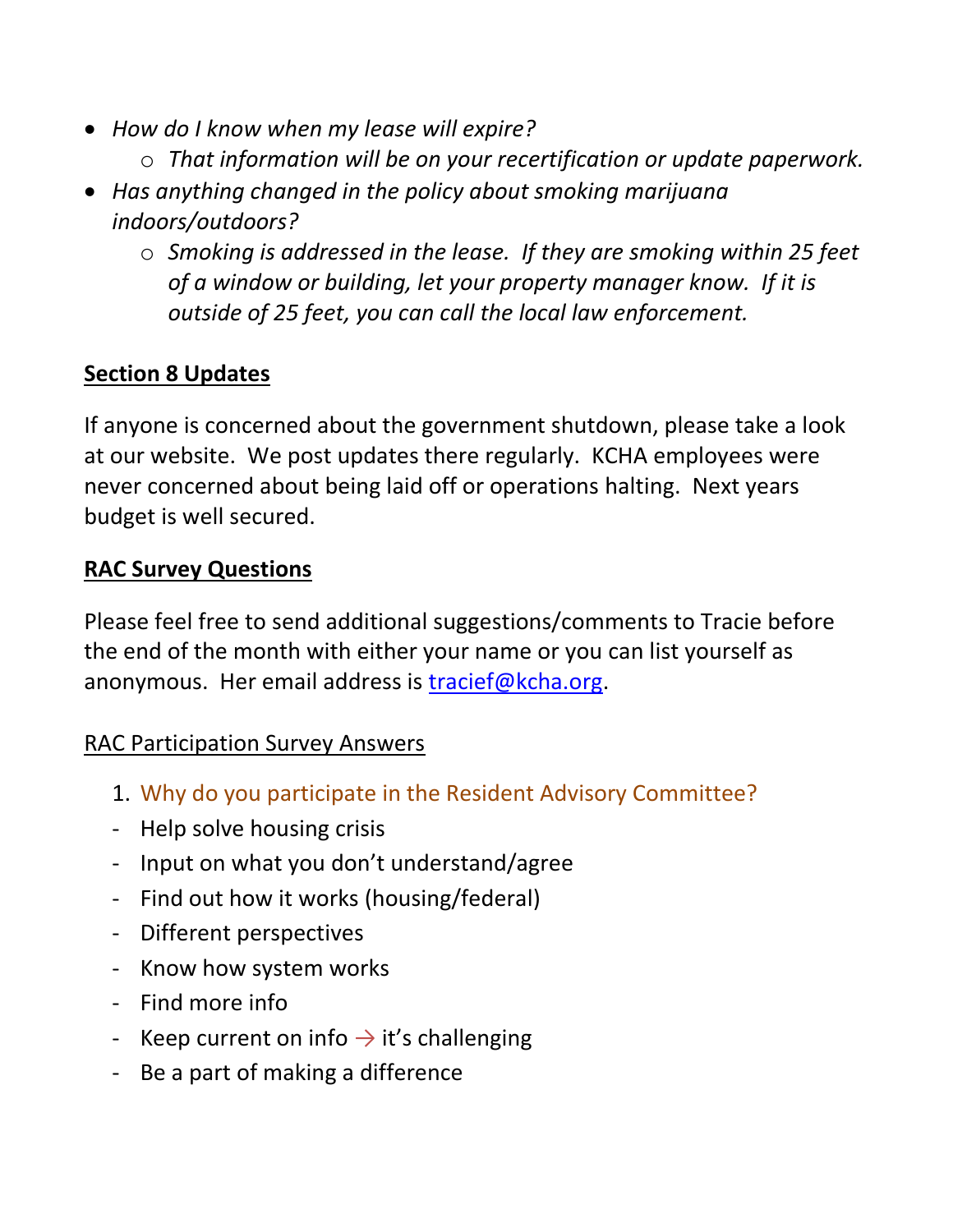- Help support housing system
- Accurate info (programs, HCV) confirming
- Get current /full info get direct info from staff
- Input in decision making
- Providing ideas to help others
- More accessibility (helping to provide)
- Learn more about KCHA/community/processes
	- $\rightarrow$  resources for community
	- $\rightarrow$  know what housing is doing
- 2. What is the benefit to attending RAC meetings?
- Hear what's going on
- Talk to experts
- Get answers
- Meeting KCHA staff/residents
- Passing on info to others about KCHA & what we learn here/comply/share
- Actively engage in discussion
- Put in beneficial info from POV of residents
- 3. What do you feel is your role with RAC?
- Represent our building
- Can fill people in on what's going on
- Give knowledge back to community
- Being a resource for community
- Asking questions to clarify
- We can add/debate to make things better
- Gather info from community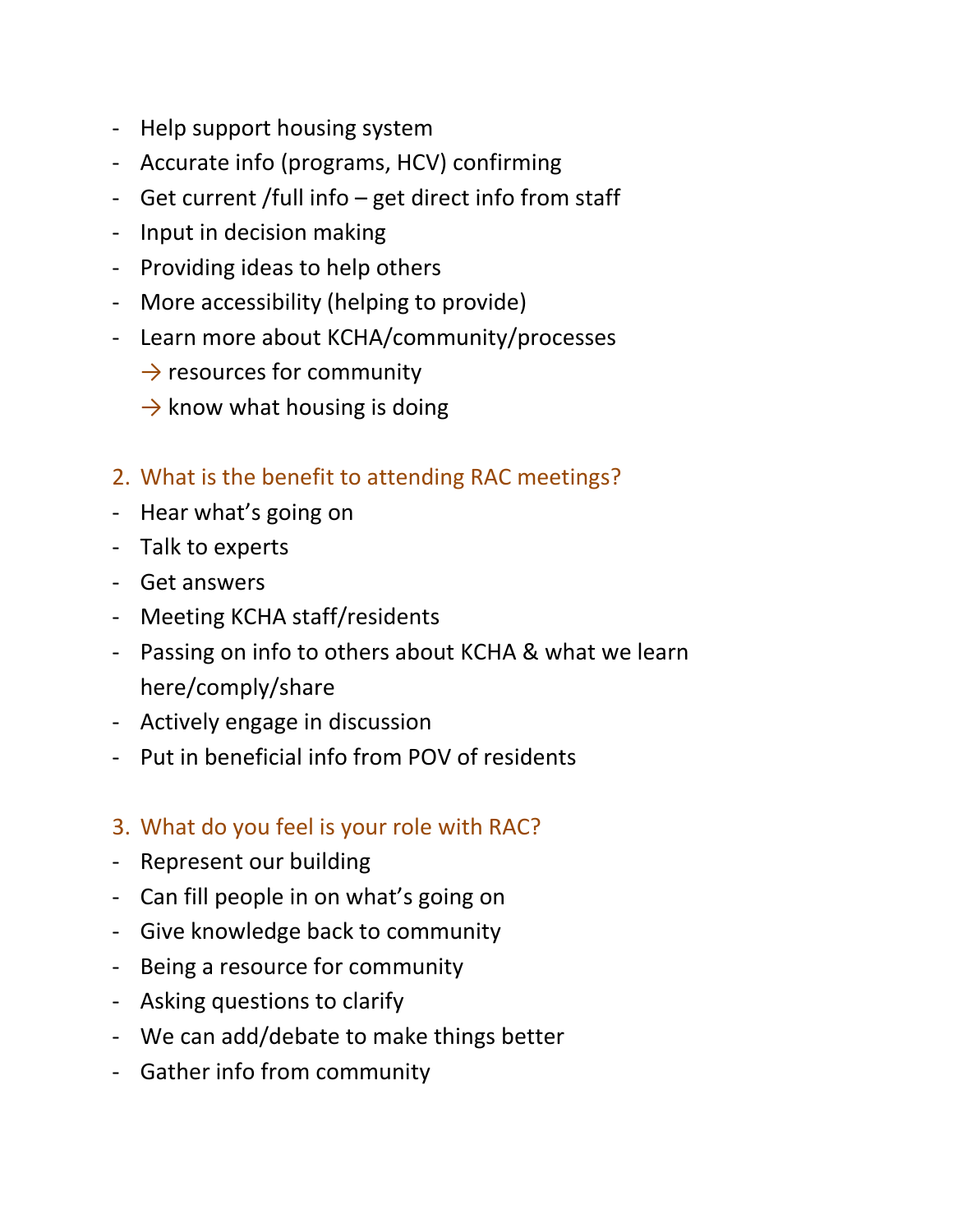- $\rightarrow$  cover items people want brought up
- Stay up to date with changes
	- $\rightarrow$  new info always
- Learn new info/keep current/new upcoming changes
- Confirm info we've heard
- KCHA app or technology to connect us  $\rightarrow$  use it
- Don't be scared/no spotlight
- Not a place for all your problems
- RAC participant/not KCHA employee no official paperwork
- 4. Why do you think others should join?
- Should be someone from every building/region
- People need to know about this committee
- Face to face with staff/be present/visible
- Wider range of input
	- $\rightarrow$  from different ethnic groups
	- $\rightarrow$  types of families mixed population sites
- To learn about affordable housing
- Have a sign up sheet available here for new members
- Flyers to put up at properties

# 5. What do you think is missing here?

- We need to talk to residents/talk with other managers to share issues
- Talk to/find out what other HA's do with RAC & talking to each other
- We need something to hand out/brochure about housing/HUD
	- $\rightarrow$  website has up to date info/best resource
	- $\rightarrow$  Google Admin plan